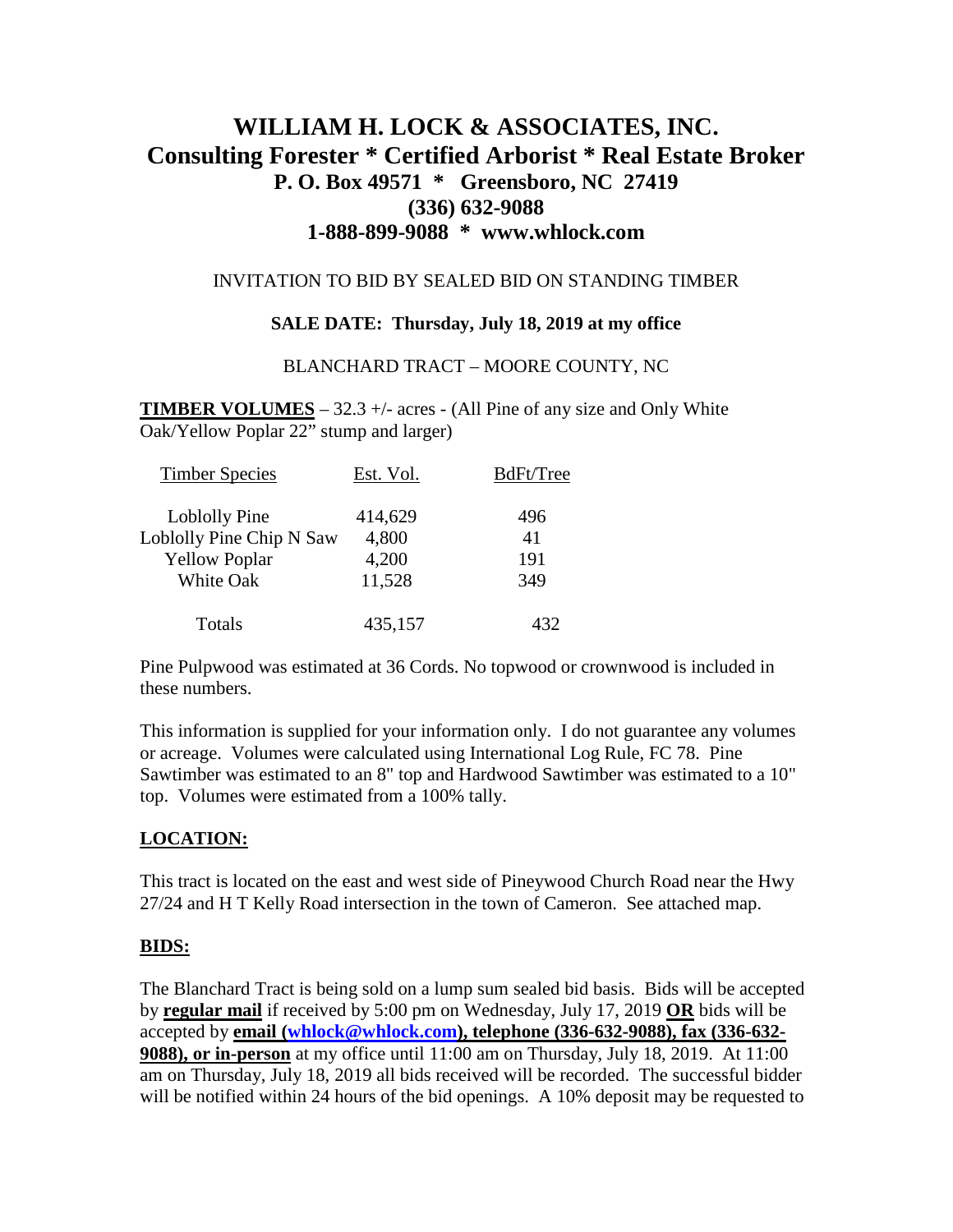Page Two Blanchard Tract - Timber Sale Sale Date: Thursday – July 18, 2019

be delivered to William H. Lock & Associates, Inc. within 72 hours of the bid opening. The balance of the sales price is to be delivered at the sale closing. The seller reserves the right to refuse or accept any and all bids. Seller will consider all bids. The seller will be responsible for the timber deed preparation, revenue stamps if recorded, and the forestry consultant fees. The buyer will be responsible for all other closing costs. A \$1,000 performance deposit will be payable at closing and held in a non-interest bearing trust account until satisfactory completion of logging. The performance deposit does not limit the buyer's liability.

# **PLACE OF SALE:**

The timber sale will be held at the office of William H. Lock & Associates, Inc. in Greensboro, NC. The office address is 375 S. Swing Road, Greensboro, NC 27409. Telephone and Fax: 336-632-9088; [Email: whlock@whlock.com](mailto:Email:%20whlock@whlock.com) 

## **CONDITIONS OF SALE**:

1. The Buyer shall have 24 months from the date of the timber deed to cut and remove all specified merchantable timber within the "Sale Area". All pine of any size and only White Oak and Yellow Poplar with a 22" stump or larger may be harvested. Buyer must follow all Best Management Practices, Forest Practice Guidelines, and any applicable river basin or watershed regulations. The sale boundaries are marked with pink flagging. No trees marked with pink flagging and no trees beyond the pink flagging are to be harvested.

2. The Buyer shall access the tract from Pineywood Church Road. All access routes will need to be installed and/or maintained according to all North Carolina Best Management Practices, Forest Practice Guidelines, and any applicable river basin or watershed rules. All roadways must remain open and passable by ordinary traffic at all times. The roadways must be left in similar condition at the completion of the harvesting operation as they were at the beginning of the harvesting operation, reasonable wear and tear accepted. Call W.H. Lock if there are questions concerning access routes.

3. The Buyer is responsible for maintaining a clean site. No equipment parts, trash, tires or other debris created as a result of the harvesting operation shall be left on the property. It shall be the Buyer's responsibility to clean up any hazardous material or chemical waste spills including but not limited to Diesel Fuel, Hydraulic Fluid, Machine Oil, and/or Gasoline upon the subject property if deposited as a result of the harvesting operation. Responsibility will include any required remediation including but not limited to the removal of contaminated soils.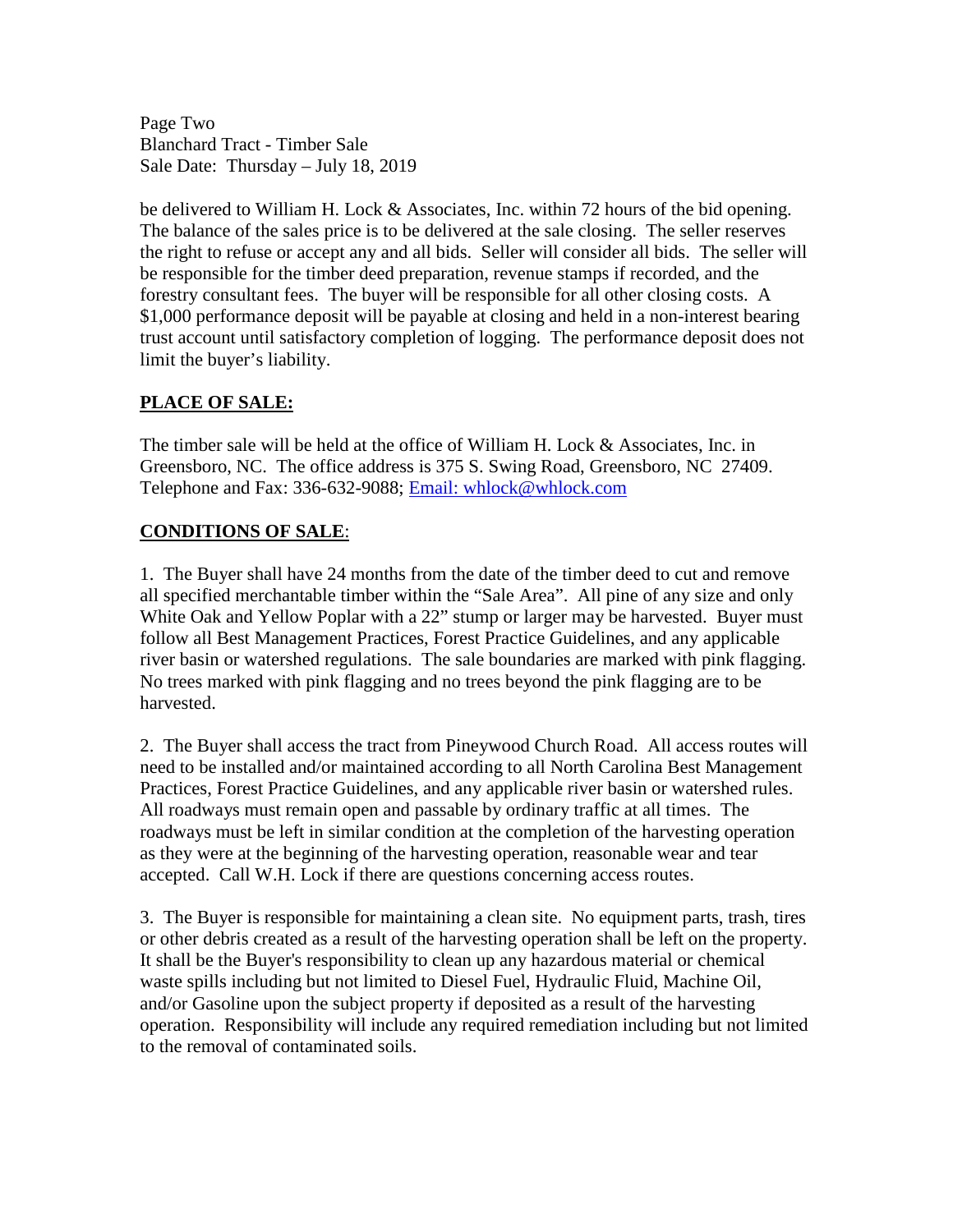Page Three Blanchard Tract - Timber Sale Sale Date: Thursday – July 18, 2019

4. The Buyer is responsible for following all Federal, State, and local regulations regarding timber harvesting activities. If required, Buyer is responsible for obtaining any necessary permits or licenses required for timber harvesting. All logging operations must conform to North Carolina Best Management Practices, Forest Practices Guidelines, and any applicable river basin or watershed rules. In the event that a non-compliance situation is identified on the tract as a result of the harvesting operation, William H. Lock & Associates, Inc. will have the express right to suspend the harvesting operation until the situation is brought into compliance. No trees or other logging debris shall be left in or across the property boundary, sale cutting lines or access roads and paths.

5. All necessary sale harvest boundaries have been marked with pink flagging. No flagged trees denoting the property and/or sale boundary shall be cut and no trees outside the boundary lines shall be cut. If trees marking the property lines or sale boundary are cut, North Carolina timber trespass laws may apply. No trees shall be cut to fall on a neighboring landowner's property or where potential damage may occur. If existing property corners are damaged or removed as a result of the harvesting operation, Buyer agrees to replace the markers at the correct surveyed location at their own expense.

6. Buyer agrees to notify William H. Lock & Associates, Inc., P. O. Box 49571, Greensboro, NC 27419 at least 3 days in advance of the beginning of the harvesting operation and at least 3 days in advance of the completion of the harvesting operation. The buyer and/or logger must complete a pre-harvest inspection with WHL & Associates prior to beginning any logging activity.

7. Seller or their Agent reserves the right, in its sole discretion, to require the termination of all timber harvesting in the event that weather conditions cause the land to become so wet that continued logging will cause excessive site damage and rutting. Seller agrees to extend the cutting time automatically for the number of days of required termination if he exercises this item. If work is allowed to continue during the determination process, Buyer agrees to repair any excessively rutted areas.

8. The Buyer shall indemnify and hold harmless the Owner, his agent or assigns, from any and all liability and any and all loss, including attorney's fees and other reasonable expenses incurred, arising from the operations, activities, or omission of Buyer incident or related to this contract or upon the Sale Area, including such liability or loss caused by acts of omissions of Buyer's employees, contractors, sub-contractors, employees of contractors or sub-contractors, or licensees of Buyer, or to any others for property damage, personal injury, death, or otherwise. Buyer guarantees their loggers will be covered by Workers Compensation and General Liability Insurance in the amount of one million dollars and will provide satisfactory evidence of coverage at closing and maintain same throughout all logging operations.